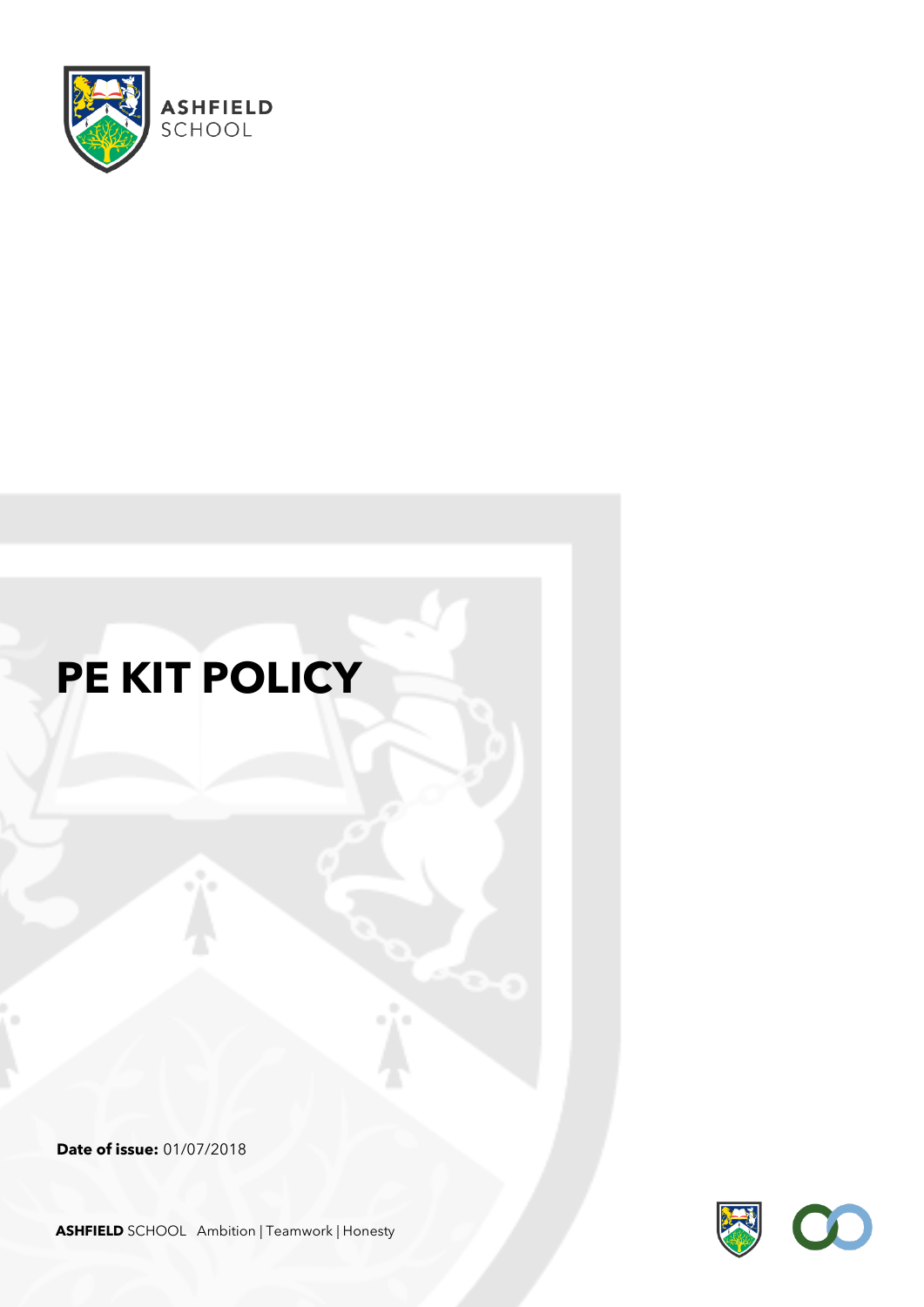In line with the school policy on uniform, the PE kit policy has been updated to reflect this.

The aim of the policy is to ensure that there is safe and consistent participation in PE lessons. Appropriate clothing is essential for safe participation in lessons. Students are expected to arrive at every PE lesson with the correct kit.

This consists of;

- **Ashfield black and red polo shirt**
- **Black shorts or sports leggings/black tracksuit bottoms**
- **Either Ashfield rugby shirt or Ashfield ¼ zip jumper**
- **Red football socks or white ankle socks (activity dependent)**
- **Trainers/astro boots /boots as required for the activity.**
- **Swimming kit when on swimming lessons.**

#### **Kit**

If a student arrives to lessons without the correct PE kit the department have a stock of spare kit (which is washed and tumbled dried) that the student will be expected to wear for that lesson. Failure to comply with this will result in the student being be isolated in another lesson and a detention sanctioned (as per the whole school uniform policy)

A kit mark shall be given each time a student fails to arrive to lessons with the full, correct PE kit. These will be reset at the end of each term (Christmas, Easter and end of Academic Year).

- 1st kit mark Warning
- 2nd kit mark A detention at break or lunch
- 3rd kit mark After school detention and parental contact

### **Injury/Illness**

If a student has an injury/illness or any other reason why they are not able to take part practically in lessons, they must provide a note from their parent/carer to explain the reasons behind their non-participation.

#### **STUDENTS ARE STILL EXPECTED TO BRING IN APPROPRIATE PE KIT AND FOOTWEAR EVEN IF THEY HAVE A NOTE EXCUSING THEM FROM PRACTICALLY PARTICIPATING IN THE LESSON**.

In this case, students will be expected to take part in lessons in some form (referee, coach, umpire, helping with equipment etc.) and, as such, should be suitably dressed in PE Kit to do so. Being in full kit will enable students to fully partake in the activity when they return to health. It also prevents their school uniform from getting damaged or dirty in inclement weather and, in cases of illness, it prevents conditions from worsening as students still have their dry uniform to get changed into if it rains during the lesson. Where an injury or illness prevents students from being able to get changed easily, PE staff will use their discretion to allow that student to stay in their school uniform and contribute to lessons in an appropriate manner. In line with department policy outlined above, 'excused' students who do not bring in appropriate kit will be expected to borrow some from the PE stock and be isolated in another lesson should they not comply and a detention sanctioned (as per the whole school uniform policy)

#### **Examples for the Sports Leggings of what is acceptable – they must not be just normal leggings as these can be transparent and not appropriate for sporting activity in school**

Sports Leggings or Tracksuit bottoms must be black and any logo must be white – any other colour will not be permitted. Also logos must not cover the back of the sports leggings or tracksuit near the top.

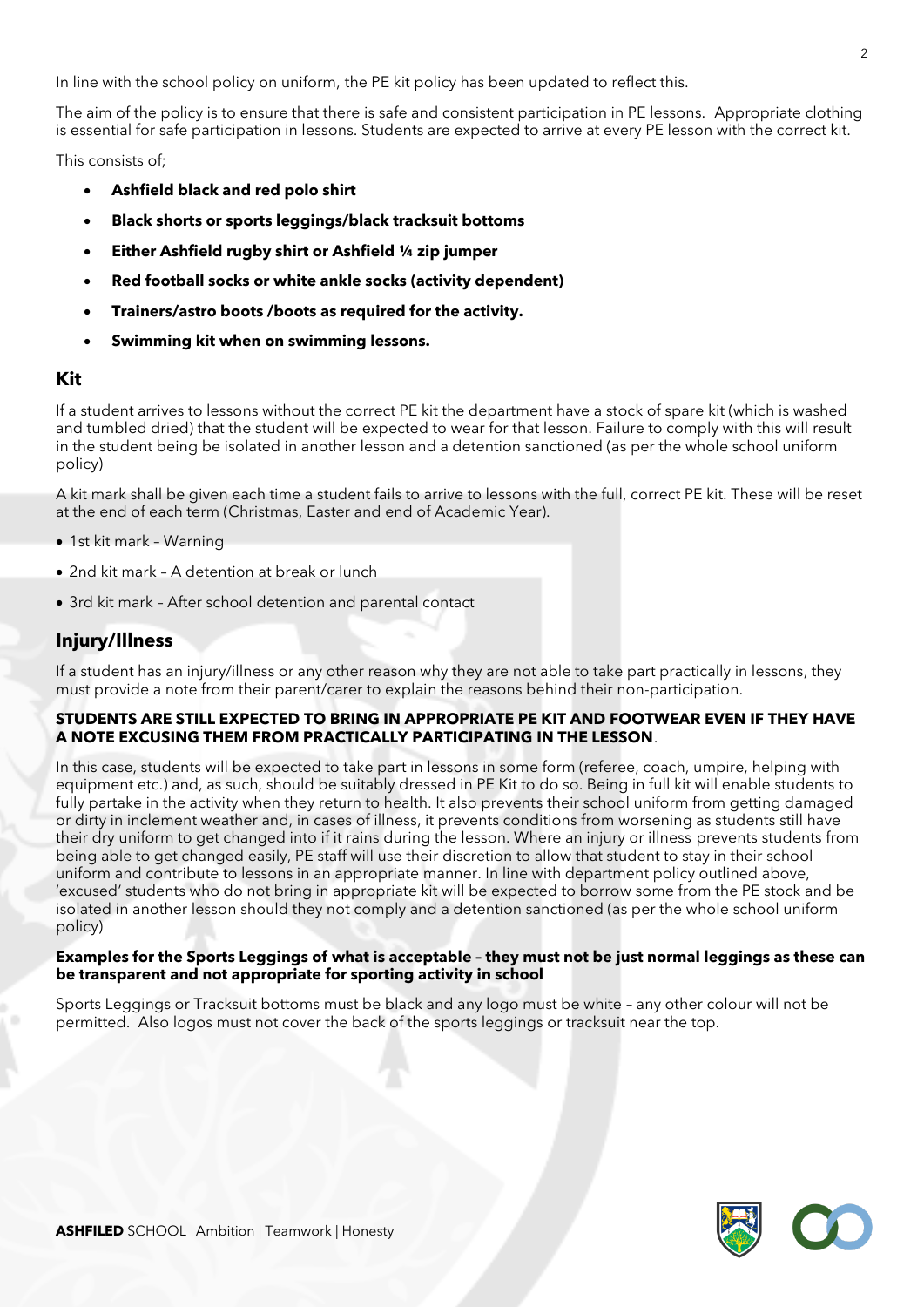

**No**